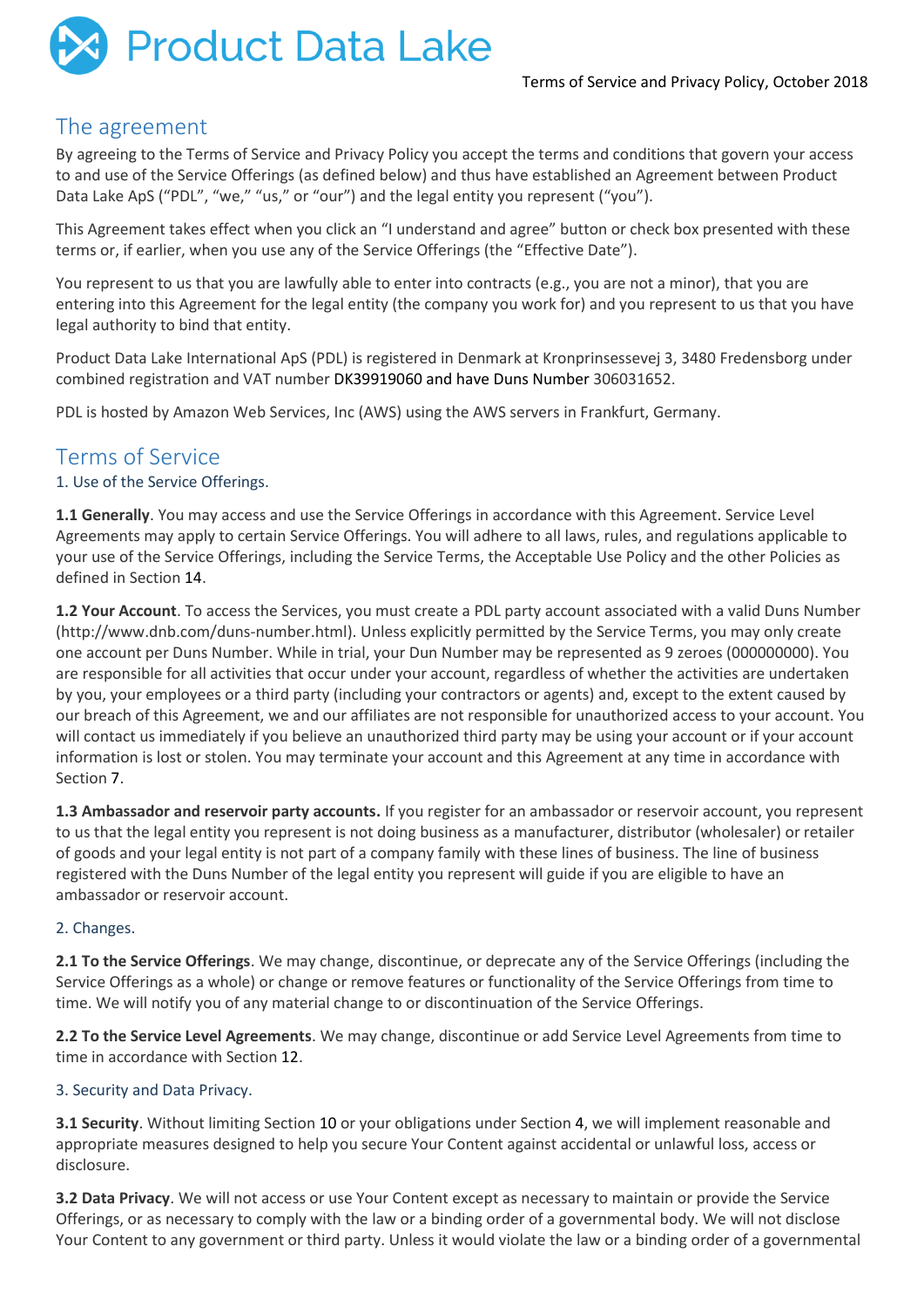body, we will give you notice of any legal requirement or order referred to in this Section 3.2. We will only use your Account Information in accordance with the Privacy Policy, and your consent to such usage. The Privacy Policy does not apply to Your Content.

#### 4. Your Responsibilities

**4.1 Your Content**. You are solely responsible for the operation, maintenance, and use of Your Content.

**4.2 End User Violations**. You will be deemed to have taken any action that you permit, assist or facilitate any person or entity to take related to this Agreement, Your Content or use of the Service Offerings. You are responsible for End Users' use of Your Content and the Service Offerings. You will ensure that all End Users comply with your obligations under this Agreement and that the terms of your agreement with each End User are consistent with this Agreement. If you become aware of any violation of your obligations under this Agreement by an End User, you will immediately terminate such End User's access to Your Content and the Service Offerings.

#### 5. Fees and Payment

**5.1. Service Fees**. Service fees and conditions are published on the PDL website. Service fees applies to subscribers being manufacturers, brand owners, distributors, wholesalers, merchants, dealers and retailers of goods.

**5.2 VAT and Taxes**. All fees and charges payable by you are exclusive of applicable taxes and duties, including VAT and applicable sales tax. You will provide us any information we reasonably request to determine whether we are obligated to collect VAT from you, including your VAT identification number. If you are legally entitled to an exemption from any sales, use, or similar transaction tax, you are responsible for providing us with legally-sufficient tax exemption certificates for each taxing jurisdiction. We will apply the tax exemption certificates to charges under your account occurring after the date we receive the tax exemption certificates. If any deduction or withholding is required by law, you will notify us and will pay us any additional amounts necessary to ensure that the net amount that we receive, after any deduction and withholding, equals the amount we would have received if no deduction or withholding had been required. Additionally, you will provide us with documentation showing that the withheld and deducted amounts have been paid to the relevant taxing authority.

**5.3. Commission.** Parties registered as ambassadors and reservoirs eligible as per section 1.3 receives commission from service fees paid by subscribers registered by the ambassador or reservoir. Terms and conditions are regulated by a separate agreement between PDL and the party.

#### 6. Temporary Suspension

**6.1 Generally**. We may suspend your or any End User's right to access or use any portion or all of the Service Offerings immediately upon notice to you if we determine:

(a) your or an End User's use of or registration for the Service Offerings (i) poses a security risk to the Service Offerings or any third party, (ii) may adversely impact the Service Offerings or the systems or Content of any other PDL subscriber, (iii) may subject us, our affiliates, or any third party to liability, or (iv) may be fraudulent;

(b) you are, or any End User is, in breach of this Agreement, including if you are delinquent on your payment obligations for more than 15 days; or

(c) you have ceased to operate in the ordinary course, made an assignment for the benefit of creditors or similar disposition of your assets, or become the subject of any bankruptcy, reorganization, liquidation, dissolution or similar proceeding.

**6.2 Effect of Suspension**. If we suspend your right to access or use any portion or all of the Service Offerings:

(a) you remain responsible for all fees and charges you have incurred through the date of suspension;

(b) you remain responsible for any applicable fees and charges for any Service Offerings to which you continue to have access, as well as applicable data storage fees and charges, and fees and charges for in-process tasks completed after the date of suspension;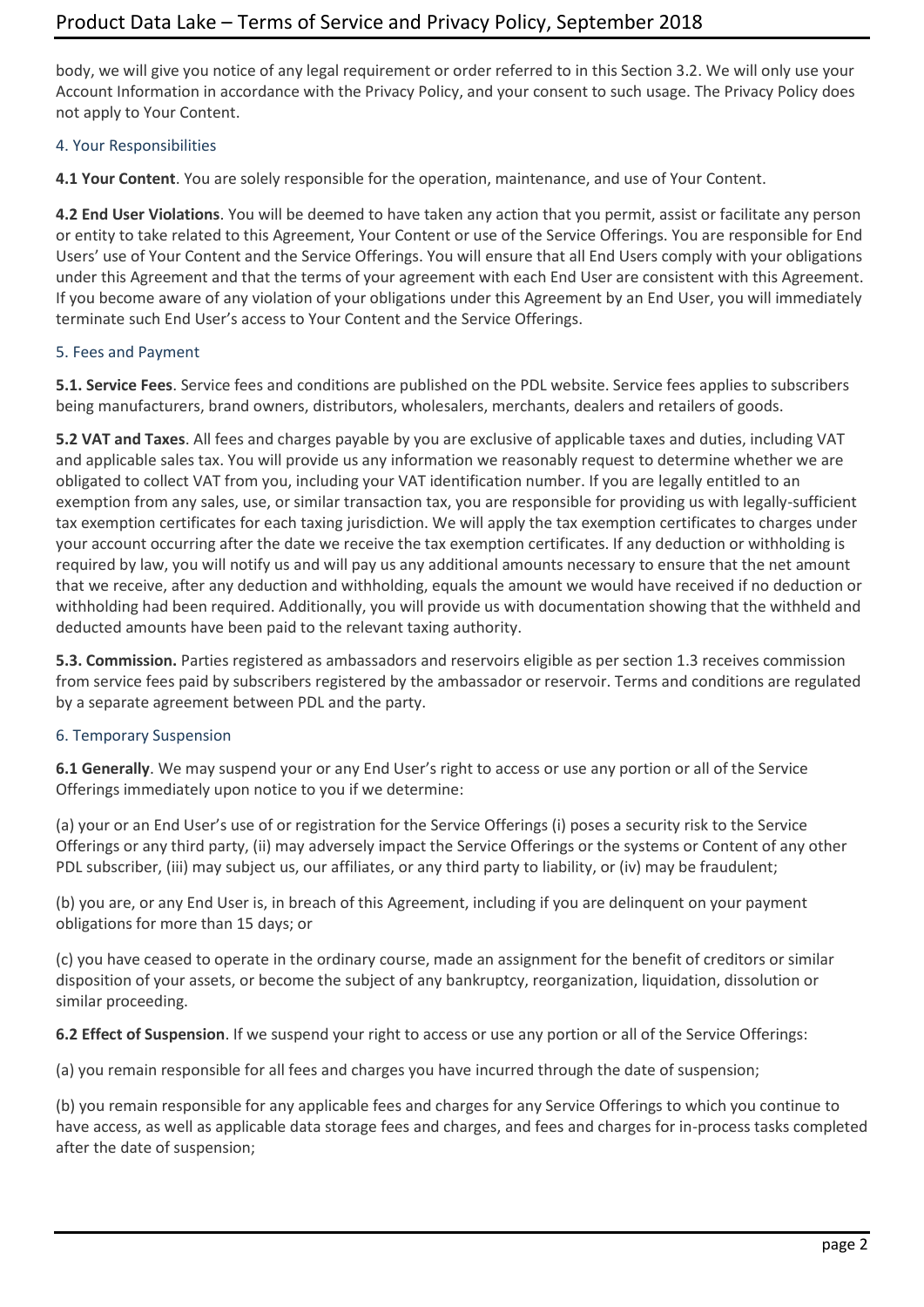(c) you will not be entitled to any service credits under the Service Level Agreements for any period of suspension; and

(d) we will not erase any of Your Content as a result of your suspension, except as specified elsewhere in this Agreement.

Our right to suspend your or any End User's right to access or use the Service Offerings is in addition to our right to terminate this Agreement pursuant to Section 7.2.

#### 7. Term; Termination

**7.1. Term**. The term of this Agreement will commence on the Effective Date and will remain in effect until terminated by you or us.

**7.2 Termination**. You may terminate this Agreement for any reason. Fees paid in advance will not be refunded.

**7.3. Effect of Termination**. You will no longer have access to your content in PDL and it is your responsibility to download any content before termination.

#### 8. Proprietary Rights

**8.1 Your Content**. As between you and us, you or your licensors own all right, title, and interest in and to Your Content.

**8.2 Adequate Rights**. You represent and warrant to us that: (a) you or your licensors own all right, title, and interest in and to Your Content and Your Submissions; (b) you have all rights in Your Content and Your Submissions necessary to grant the rights contemplated by this Agreement; and (c) none of Your Content, Your Submissions or End Users' use of Your Content, Your Submissions or the Services Offerings will violate the Acceptable Use Policy.

#### 9. Indemnification.

**9.1. General.** You will defend, indemnify, and hold harmless us, our affiliates and licensors, and each of their respective employees, officers, directors, and representatives from and against any claims, damages, losses, liabilities, costs, and expenses (including reasonable attorneys' fees) arising out of or relating to any third party claim concerning: (a) your or any End Users' use of the Service Offerings (including any activities under your PDL party account and use by your employees and personnel); (b) breach of this Agreement or violation of applicable law by you or any End User; (c) Your Content or the combination of Your Content with other applications, content or processes, including any claim involving alleged infringement or misappropriation of third-party rights by Your Content or by the use of Your Content; or (d) a dispute between you and any End User. If we or our affiliates are obligated to respond to a third party subpoena or other compulsory legal order or process described above, you will also reimburse us for reasonable attorneys' fees, as well as our employees' and contractors' time and materials spent responding to the third party subpoena or other compulsory legal order or process at our then-current hourly rates.

**9.2. Process.** We will promptly notify you of any claim subject to Section 9.1, but our failure to promptly notify you will only affect your obligations under Section 9.1 to the extent that our failure prejudices your ability to defend the claim. You may: (a) use counsel of your own choosing (subject to our written consent) to defend against any claim; and (b) settle the claim as you deem appropriate, provided that you obtain our prior written consent before entering into any settlement. We may also assume control of the defense and settlement of the claim at any time.

#### 10. Disclaimers.

THE SERVICE OFFERINGS ARE PROVIDED "AS IS." WE AND OUR AFFILIATES AND LICENSORS MAKE NO REPRESENTATIONS OR WARRANTIES OF ANY KIND, WHETHER EXPRESS, IMPLIED, STATUTORY OR OTHERWISE REGARDING THE SERVICE OFFERINGS OR THE THIRD PARTY CONTENT, INCLUDING ANY WARRANTY THAT THE SERVICE OFFERINGS OR THIRD PARTY CONTENT WILL BE UNINTERRUPTED, ERROR FREE OR FREE OF HARMFUL COMPONENTS, OR THAT ANY CONTENT, INCLUDING YOUR CONTENT OR THE THIRD PARTY CONTENT, WILL BE SECURE OR NOT OTHERWISE LOST OR DAMAGED. EXCEPT TO THE EXTENT PROHIBITED BY LAW, WE AND OUR AFFILIATES AND LICENSORS DISCLAIM ALL WARRANTIES, INCLUDING ANY IMPLIED WARRANTIES OF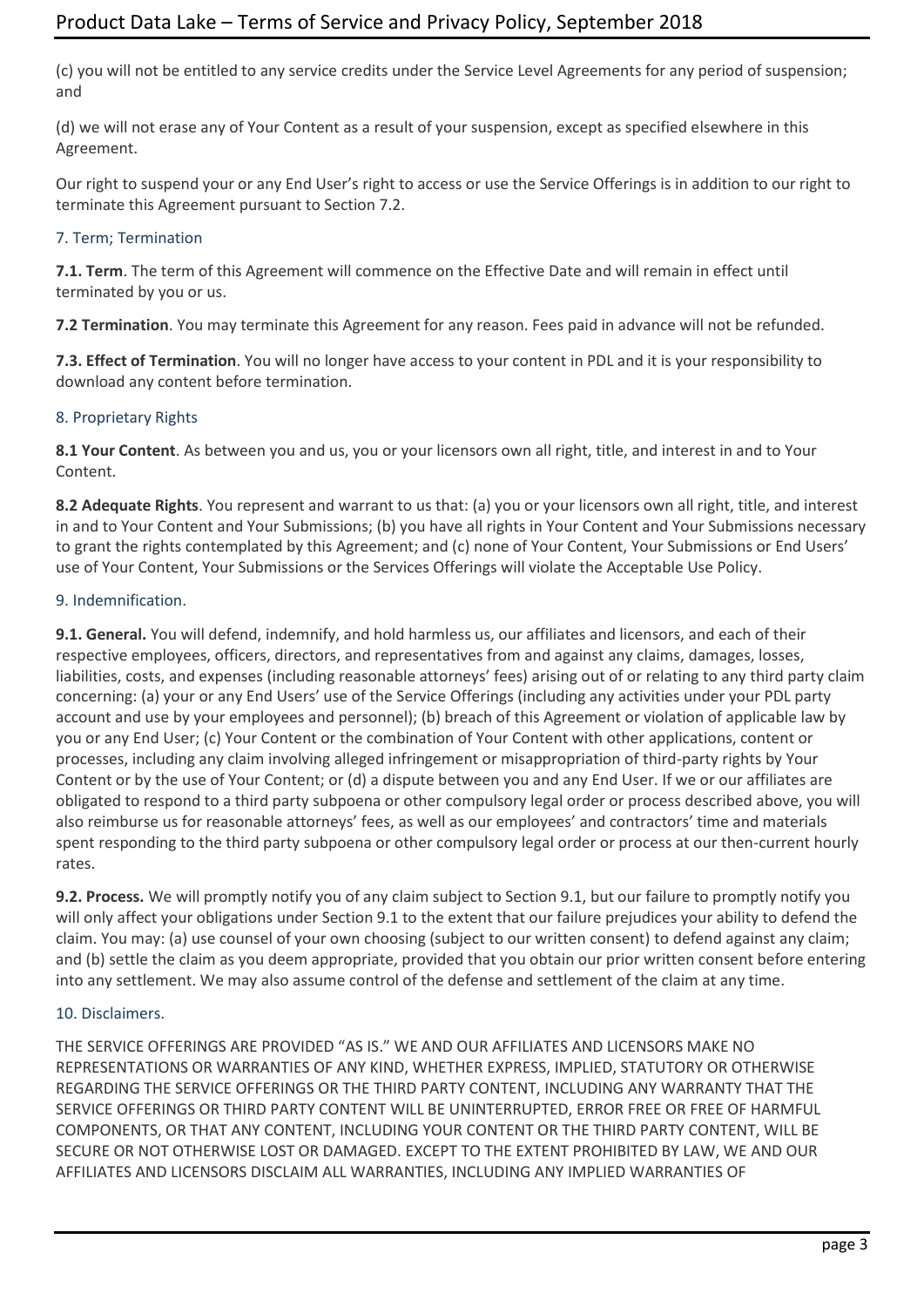MERCHANTABILITY, SATISFACTORY QUALITY, FITNESS FOR A PARTICULAR PURPOSE, NON-INFRINGEMENT, OR QUIET ENJOYMENT, AND ANY WARRANTIES ARISING OUT OF ANY COURSE OF DEALING OR USAGE OF TRADE.

### 11. Limitations of Liability.

WE AND OUR AFFILIATES OR LICENSORS WILL NOT BE LIABLE TO YOU FOR ANY DIRECT, INDIRECT, INCIDENTAL, SPECIAL, CONSEQUENTIAL OR EXEMPLARY DAMAGES (INCLUDING DAMAGES FOR LOSS OF PROFITS, GOODWILL, USE, OR DATA), EVEN IF A PARTY HAS BEEN ADVISED OF THE POSSIBILITY OF SUCH DAMAGES. FURTHER, NEITHER WE NOR ANY OF OUR AFFILIATES OR LICENSORS WILL BE RESPONSIBLE FOR ANY COMPENSATION, REIMBURSEMENT, OR DAMAGES ARISING IN CONNECTION WITH: (A) YOUR INABILITY TO USE THE SERVICES, INCLUDING AS A RESULT OF ANY (I) TERMINATION OR SUSPENSION OF THIS AGREEMENT OR YOUR USE OF OR ACCESS TO THE SERVICE OFFERINGS, (II) OUR DISCONTINUATION OF ANY OR ALL OF THE SERVICE OFFERINGS, OR, (III) WITHOUT LIMITING ANY OBLIGATIONS UNDER THE SLAS, ANY UNANTICIPATED OR UNSCHEDULED DOWNTIME OF ALL OR A PORTION OF THE SERVICES FOR ANY REASON, INCLUDING AS A RESULT OF POWER OUTAGES, SYSTEM FAILURES OR OTHER INTERRUPTIONS; (B) THE COST OF PROCUREMENT OF SUBSTITUTE GOODS OR SERVICES; (c) ANY INVESTMENTS, EXPENDITURES, OR COMMITMENTS BY YOU IN CONNECTION WITH THIS AGREEMENT OR YOUR USE OF OR ACCESS TO THE SERVICE OFFERINGS; OR (D) ANY UNAUTHORIZED ACCESS TO, ALTERATION OF, OR THE DELETION, DESTRUCTION, DAMAGE, LOSS OR FAILURE TO STORE ANY OF YOUR CONTENT OR OTHER DATA. IN ANY CASE, OUR AND OUR AFFILIATES' AND LICENSORS' AGGREGATE LIABILITY UNDER THIS AGREEMENT WILL BE LIMITED TO THE AMOUNT YOU ACTUALLY PAY US UNDER THIS AGREEMENT FOR THE SERVICE THAT GAVE RISE TO THE CLAIM DURING THE 12 MONTHS PRECEDING THE CLAIM.

#### 12. Modifications to the Agreement.

We may modify this Agreement (including any Policies) at any time by posting a revised version on the PDL Site or by otherwise notifying you in accordance with Section 13.7; provided, however, that we will provide at least 90 days advance notice in accordance with Section 13.7 for adverse changes to any Service Level Agreement. Subject to the 90-day advance notice requirement with respect to adverse changes to Service Level Agreements, the modified terms will become effective upon posting or, if we notify you by email, as stated in the email message. By continuing to use the Service Offerings after the effective date of any modifications to this Agreement, you agree to be bound by the modified terms. It is your responsibility to check the AWS Site regularly for modifications to this Agreement. We last modified this Agreement on the date listed at the end of this Agreement.

#### 13. Miscellaneous.

**13.1 Confidentiality and Publicity**. You may use PDL Confidential information only in connection with your use of the Service Offerings as permitted under this Agreement. You will not disclose PDL Confidential Information during the Term or at any time during the 5 year period following the end of the Term. You will take all reasonable measures to avoid disclosure, dissemination or unauthorized use of PDL Confidential Information, including, at a minimum, those measures you take to protect your own confidential information of a similar nature. You will not issue any press release or make any other public communication with respect to this Agreement or your use of the Service Offerings. You will not misrepresent or embellish the relationship between us and you (including by expressing or implying that we support, sponsor, endorse, or contribute to you or your business endeavors), or express or imply any relationship or affiliation between us and you or any other person or entity except as expressly permitted by this Agreement.

**13.2 Force Majeure**. We and our affiliates will not be liable for any delay or failure to perform any obligation under this Agreement where the delay or failure results from any cause beyond our reasonable control, including acts of God, labor disputes or other industrial disturbances, systemic electrical, telecommunications, or other utility failures, earthquake, storms or other elements of nature, blockages, embargoes, riots, acts or orders of government, acts of terrorism, or war.

**13.3 Independent Contractors; Non-Exclusive Rights**. We and you are independent contractors, and neither party, nor any of their respective affiliates, is an agent of the other for any purpose or has the authority to bind the other.

**13.4 Assignment.** You will not assign this Agreement, or delegate or sublicense any of your rights under this Agreement, without our prior written consent. Any assignment or transfer in violation of this Section 13.4 will be void. Subject to the foregoing, this Agreement will be binding upon, and inure to the benefit of the parties and their respective successors and assigns.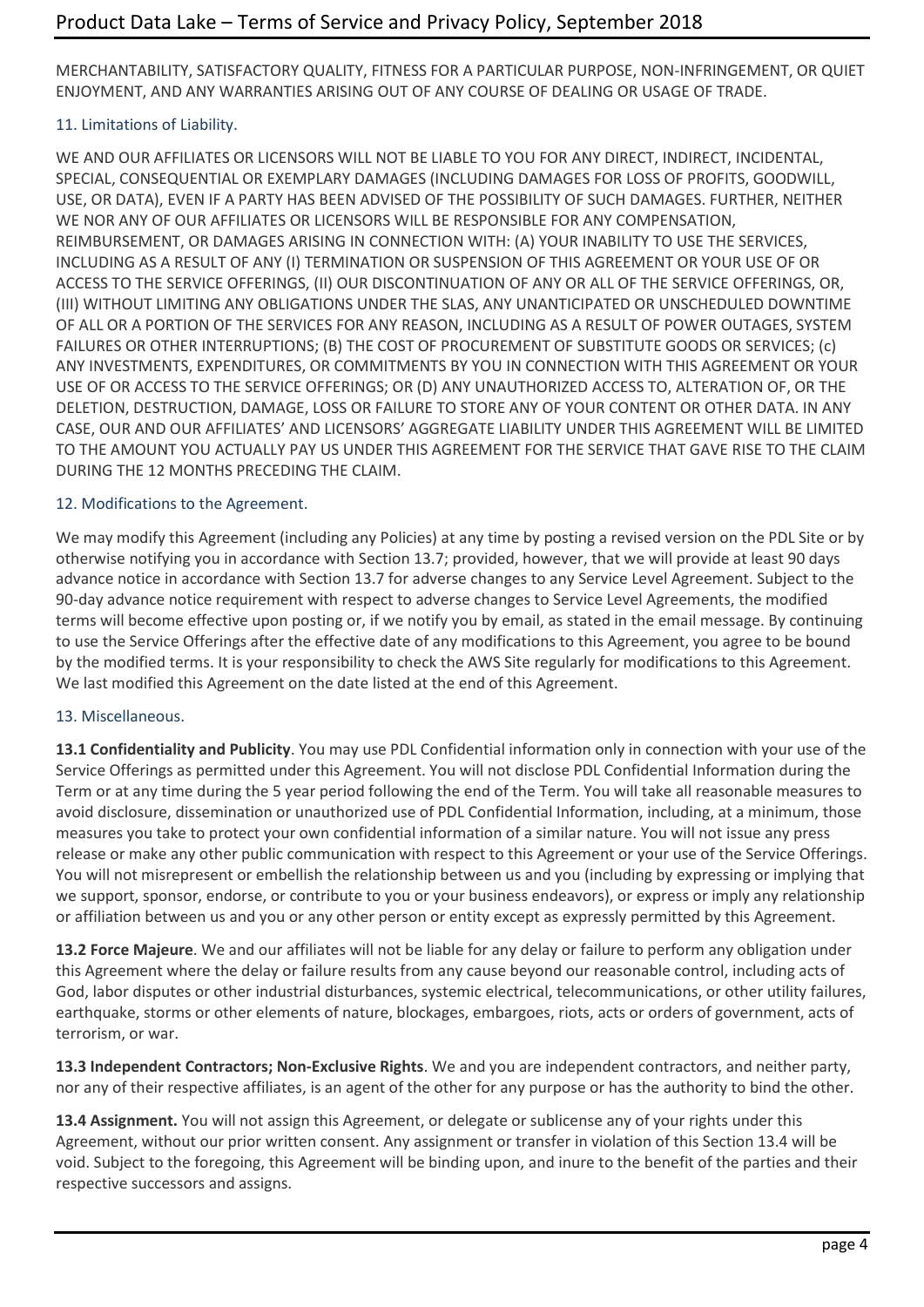**13.5 No Waivers**. The failure by us to enforce any provision of this Agreement will not constitute a present or future waiver of such provision nor limit our right to enforce such provision at a later time. All waivers by us must be in writing to be effective.

**13.6 Severability.** If any portion of this Agreement is held to be invalid or unenforceable, the remaining portions of this Agreement will remain in full force and effect. Any invalid or unenforceable portions will be interpreted to effect and intent of the original portion. If such construction is not possible, the invalid or unenforceable portion will be severed from this Agreement but the rest of the Agreement will remain in full force and effect.

**13.7 Governing Law; Venue.** The laws of Denmark, without reference to conflict of law rules, govern this Agreement and any dispute of any sort that might arise between you and us. The United Nations Convention for the International Sale of Goods does not apply to this Agreement.

**13.8 Disputes**. Any dispute or claim relating in any way to your use of the Service Offerings will be resolved by binding arbitration, rather than in court, except that you may assert claims in small claims court if your claims qualify.

**13.9 Entire Agreement**; **English Language**. This Agreement includes the Policies and is the entire agreement between you and us regarding the subject matter of this Agreement. This Agreement supersedes all prior or contemporaneous representations, understandings, agreements, or communications between you and us, whether written or verbal, regarding the subject matter of this Agreement. Notwithstanding any other agreement between you and us, the security and data privacy provisions in Section 3 of this Agreement contain our and our affiliates' entire obligation regarding the security, privacy and confidentiality of Your Content. We will not be bound by, and specifically object to, any term, condition or other provision which is different from or in addition to the provisions of this Agreement (whether or not it would materially alter this Agreement) and which is submitted by you in any order, receipt, acceptance, confirmation, correspondence or other document. If the terms of this document are inconsistent with the terms contained in any Policy, the terms contained in this document will control, except that the Service Terms will control over this document. If we provide a translation of the English language version of this Agreement, the English language version of the Agreement will control if there is any conflict.

#### 14. Definitions.

**"Acceptable Use Policy"** means the policy currently available at Amazon Web Services [http://aws.amazon.com/aup,](https://aws.amazon.com/aup/) as it may be updated by Amazon Web Services, Inc. from time to time.

**"Account Information"** means information about you that you provide to us in connection with the creation or administration of your PDL party account. For example, Account Information includes names, usernames, phone numbers, email addresses and billing information associated with your PDL party account.

**"PDL Confidential Information"** means all nonpublic information disclosed by us, our affiliates, business partners or our or their respective employees, contractors or agents that is designated as confidential or that, given the nature of the information or circumstances surrounding its disclosure, reasonably should be understood to be confidential. AWS Confidential Information includes: (a) nonpublic information relating to our or our affiliates or business partners' technology, customers, business plans, promotional and marketing activities, finances and other business affairs; (b) third-party information that we are obligated to keep confidential; and (c) the nature, content and existence of any discussions or negotiations between you and us or our affiliates. PDL Confidential Information does not include any information that: (i) is or becomes publicly available without breach of this Agreement; (ii) can be shown by documentation to have been known to you at the time of your receipt from us; (iii) is

received from a third party who did not acquire or disclose the same by a wrongful or tortious act; or (iv) can be shown by documentation to have been independently developed by you without reference to the PDL Confidential Information.

**"PDL Content"** means Content we or any of its affiliates make available in connection with the Services or on the PDL Site to allow access to and use of the Services, including WSDLs; Documentation and sample files. PDL Content does not include the Services.

**"PDL Marks"** means any trademarks, service marks, service or trade names, logos, and other designations of PDL and its affiliates that we may make available to you in connection with this Agreement.